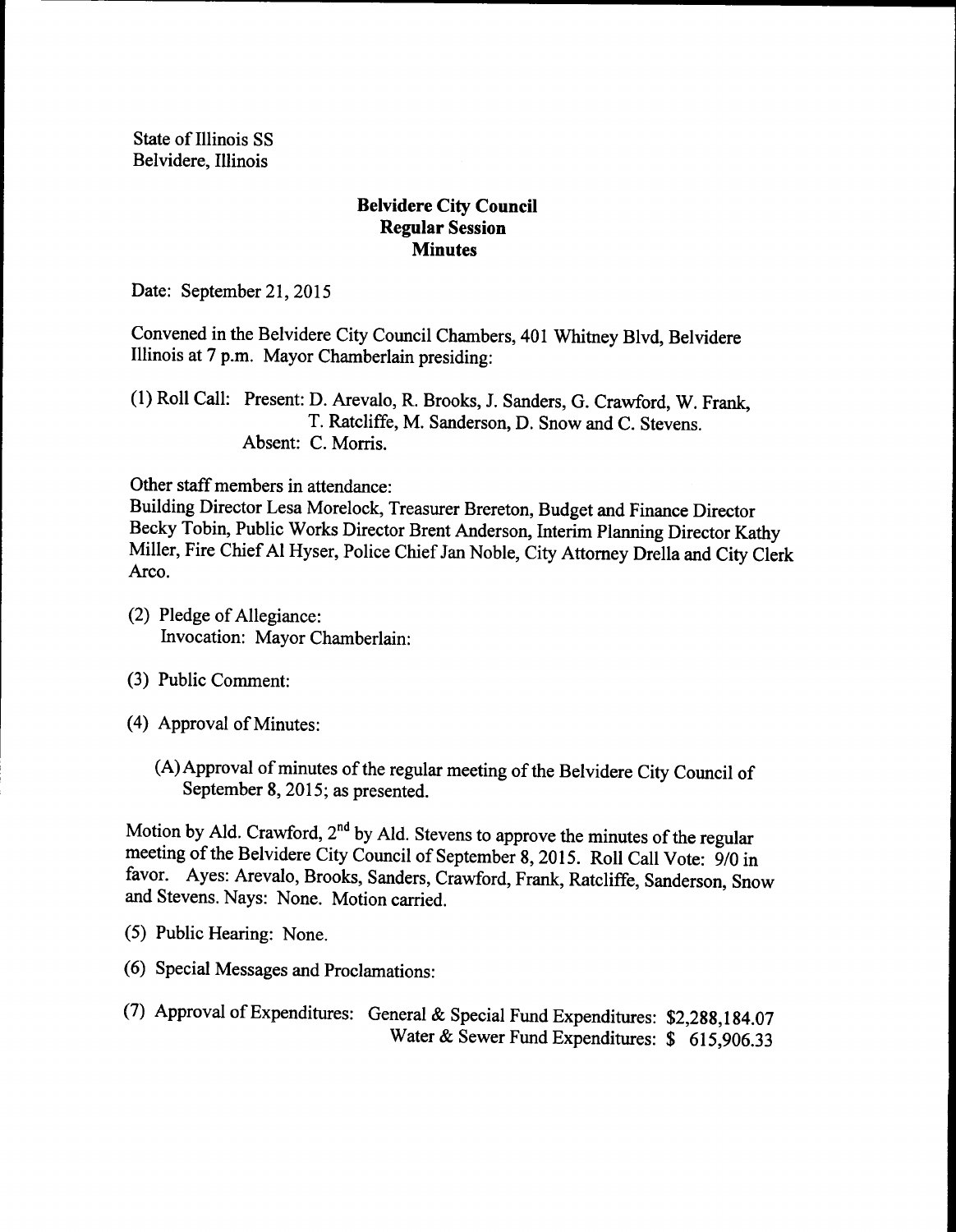Belvidere City Council September 21, 2015 2

Motion by Ald. Snow, 2<sup>nd</sup> by Ald. Stevens to approve the General & Special Fund Expenditures in the amount of \$2,288, 184.07. Roll Call Vote: 9/0 in favor. Ayes: Brooks, Sanders, Crawford, Frank, Ratcliffe, Sanderson, Snow, Stevens and Arevalo. Nays: None. Motion carried.

Motion by Ald. Stevens, 2<sup>nd</sup> by Ald. Ratcliffe to approve the Water and Sewer Fund Expenditures in the amount of \$615,906.33. Roll Call Vote: 9/0 in favor. Ayes: Sanders, Crawford, Frank, Ratcliffe, Sanderson, Snow, Stevens, Arevalo and Brooks. Nays: None. Motion carried.

- 8) Committee Reports & Minutes of City Officers:
	- A) Belvidere Police Department Overtime Report of September 1, 2015 through September 14, 2015.
	- B) Belvidere Fire Department Overtime Report of September 2, 2015 through September 15, 2015.
	- (C) Monthly Building Department Revenue Report of August 2015.
	- (D) Monthly General Fund Report of August 2015.
	- E) Monthly Water/Sewer Fund Report of August 2015.
	- (F) Monthly Treasurer's Report of August 2015.
	- (G) Minutes of City of Belvidere Planning and Zoning Commission of September 8, 2015.

Let the record show these reports and minutes were read and placed on file.

(H) Minutes of Committee of the Whole – Building, Planning and Zoning and Public Works of September 14, 2015.

Motion by Ald. Crawford,  $2<sup>nd</sup>$  by Ald. Stevens to approve the minutes of Committee of the Whole—Building, Planning and Zoning and Public Works of September 14, 2015. Roll Call Vote: 9/0 in favor. Ayes: Crawford, Frank, Ratcliffe, Sanderson, Snow, Stevens, Arevalo, Brooks and Sanders. Nays: None. Motion carried.

- 9) Unfinished Business: None.
- 10) New Business:
	- A) Ord.  $\#263H 1$ <sup>st</sup> Reading: An Ordinance Authorizing the Sale of Certain Personal Property (Police Vehicles).

Let the record show Ord. #263H was placed on file for first reading.